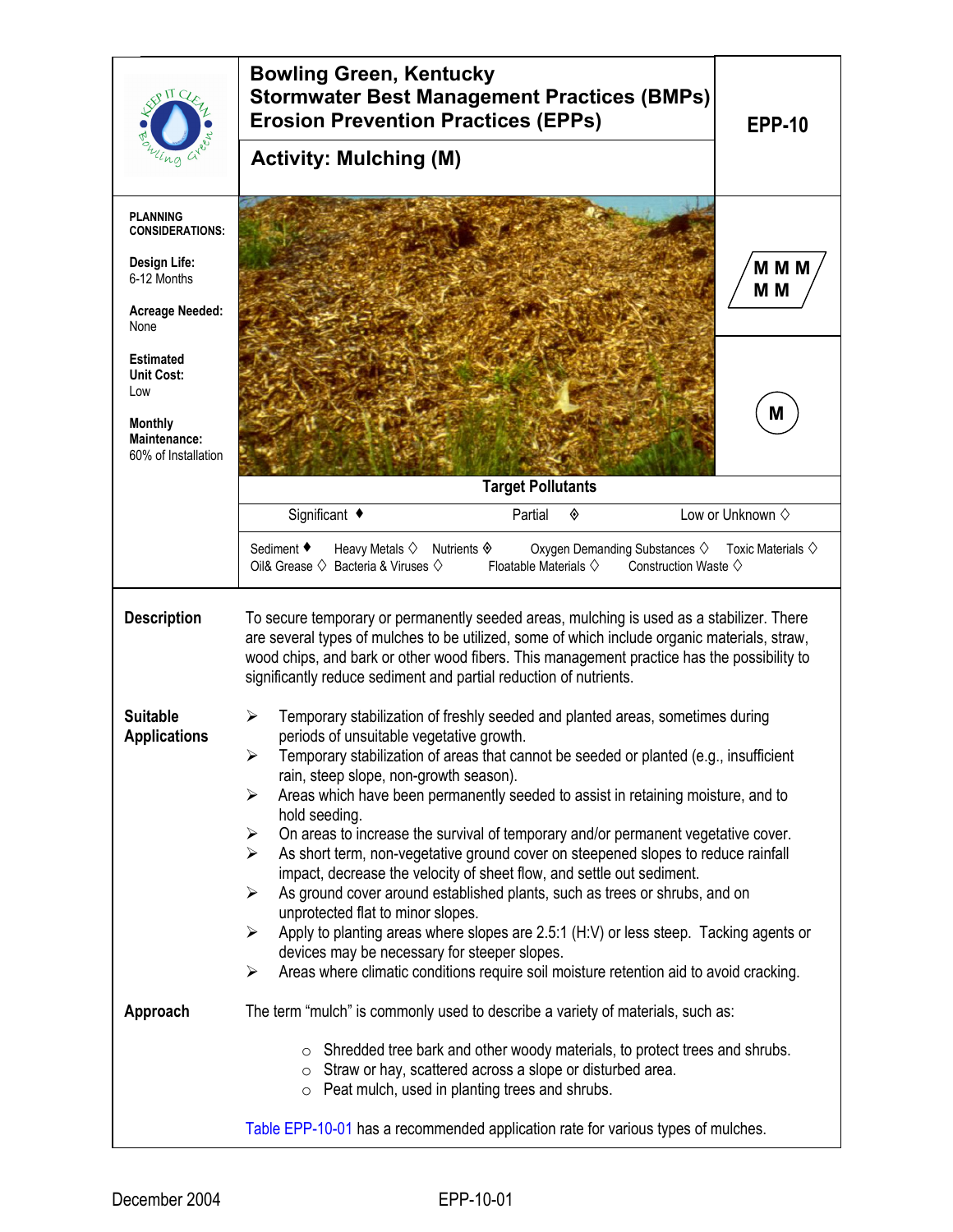| <b>Activity: Mulching</b> |                                                                                                                                                                                                                                                                                                                                                                                                                                                                                                                                                                                                                                                                                                                                                                                                                                                                                                                                                                                                                                                                                                                                                                                                                                                                                                                                                                                                                                                          | <b>EPP-10</b> |
|---------------------------|----------------------------------------------------------------------------------------------------------------------------------------------------------------------------------------------------------------------------------------------------------------------------------------------------------------------------------------------------------------------------------------------------------------------------------------------------------------------------------------------------------------------------------------------------------------------------------------------------------------------------------------------------------------------------------------------------------------------------------------------------------------------------------------------------------------------------------------------------------------------------------------------------------------------------------------------------------------------------------------------------------------------------------------------------------------------------------------------------------------------------------------------------------------------------------------------------------------------------------------------------------------------------------------------------------------------------------------------------------------------------------------------------------------------------------------------------------|---------------|
| Approach<br>(cont'd)      | <b>Vegetative Fibers (Straw)</b><br>Loose hay or straw are the most common mulch materials used in conjunction with direct<br>seeding of soil. Straw mulch is preferable over hay mulch, which may contain weeds and<br>other objectionable material. Straw mulch is the short-term protection most commonly<br>used with seeding. Wheat or oat straw is recommended from the current season's crop<br>(less than 12 months old). Average fiber length should exceed 6 in.<br>Straw mulch is applied immediately after seeding, whether by machine or by hand<br>distribution. Anchor the mulch in place using a tacking agent, plastic netting, or punching<br>into the soil mechanically. Plastic netting requires wire staples, wooden stakes, or plastic<br>stakes. If the slopes are too steep for netting, then tacking agents should be selected on<br>the basis of longevity and the ability to hold the fibers in place.<br>Anchoring<br>• Crimping, tracking, disking, or punching into soil<br>Small areas - Hand punch mulch 2-3 inches into the loose soil.<br>$\circ$<br>Larger areas – Use mulching tool on tractor to punch and anchor mulch 2-<br>$\circ$<br>8 inches into the soil.<br>Tracking – Cut straw into soil by using a bulldozer with cleated tracks,<br>$\circ$<br>placed such that the cleat marks are perpendicular to the runoff.<br>Typically used on slopes 3:1 or flatter for safe operation of equipment.<br>$\circ$ |               |
|                           | • Covering with netting or mat<br>Nettings or biodegradable paper, plastic or cotton netting can be used to<br>O<br>cover straw mulch. The safety of animals (small birds, snakes and other<br>wildlife) should be considered when selecting materials for this measure.<br>• Spraying tackifiers (Polymer or Organic)<br>$\circ$ Polymer tackifiers are typically applied at a rate of 40-60 lbs/acre, or per<br>manufacturer's recommendations.<br>Organic tackifiers are typically applied at a rate of 80-120 lbs/acre, or per<br>manufacturer's recommendations.<br>• Cellulose fiber mulch<br>$\circ$ Can be tacked at a rate of 750 lbs/acre<br><b>Shredded Vegetation</b><br>"Green" mulch is produced by recycling of vegetation trimmings such as grass, shrubs, and<br>trees. Methods of application are generally by hand, although pneumatic methods are<br>currently being developed. It can be used as a temporary ground cover with or without<br>seeding. The green mulch in place with a tacking agent on steep slopes and in areas<br>where overland sheet flow is anticipated. The quality of green mulch may vary, and there<br>is a strong potential for establishing unwanted weeds and plants.                                                                                                                                                                                                                                   |               |
|                           |                                                                                                                                                                                                                                                                                                                                                                                                                                                                                                                                                                                                                                                                                                                                                                                                                                                                                                                                                                                                                                                                                                                                                                                                                                                                                                                                                                                                                                                          |               |

Τ